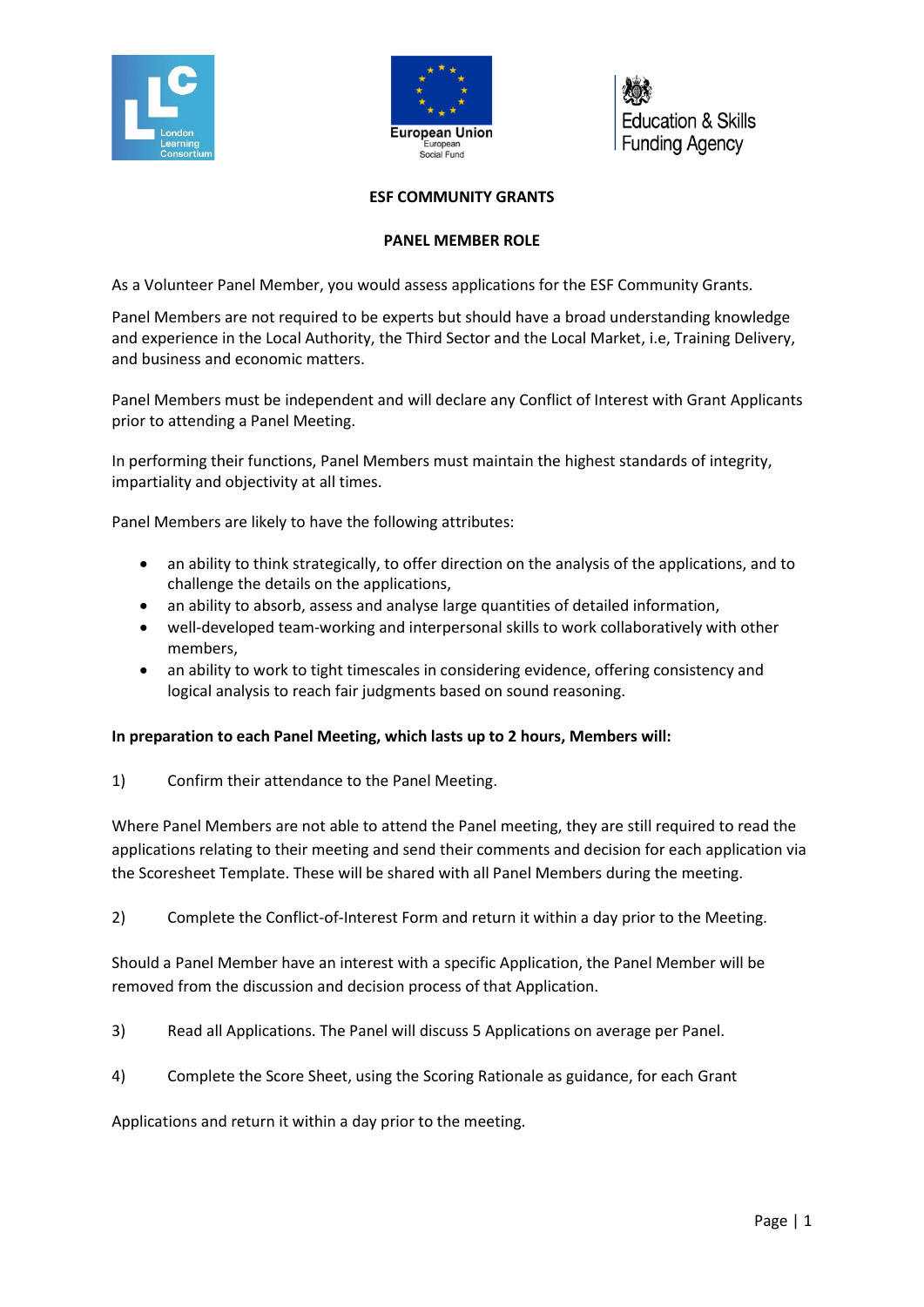



**Education & Skills Funding Agency** 

**ESF COMMUNITY GRANTS**

**APPLICATION PANEL**

**REVISED SCHEDULE**

**Dated 08/04/2022**

## **NB**:

- For **LLC ESF community application guidance**, please click [PowerPoint Presentation](https://www.londonlc.org.uk/wp-content/uploads/LLC-ESF-Community-Grants-Application-Guidance-v3.pdf)  [\(londonlc.org.uk\)](https://www.londonlc.org.uk/wp-content/uploads/LLC-ESF-Community-Grants-Application-Guidance-v3.pdf)
- Applicants are invited to **contact Zaia** on [community.grants@londonlc.org.uk](mailto:community.grants@londonlc.org.uk) prior to sending their application. Zaia will be able to provide further clarifications re Contractual/ESF and Panel Expectations and Requirements.
- Applicants should expect an email, within a day or two, confirming reception of their Application.
- **Applications submitted after the Deadline will be submitted to the following Panel Round**.
- **The London South ESF Community Grants have now been fully allocated. No future Panel is due to be scheduled. LLC will review the situation early 2022 and decide if another London South Panel needs to be organised. Please keep an eye on our website or contact Zaia Merabet for further clarifications.**
- **All Programme Delivery must be completed by End of December 2022.**

| <b>Submission</b><br><b>Deadline</b>                                | <b>PANEL DATE</b>                            | <b>CONTRACT AREA</b>             | <b>PANEL TIME</b> |
|---------------------------------------------------------------------|----------------------------------------------|----------------------------------|-------------------|
| Friday 6 <sup>th</sup><br>May 2022<br>(23:59 <sub>pm</sub> )        | Thursday 26 <sup>th</sup><br><b>May 2022</b> | <b>Coast to Capital</b><br>(C2C) | 11AM-1PM          |
| Friday 6 <sup>th</sup><br><b>May 2022</b><br>(23:59 <sub>pm</sub> ) | Friday 27 <sup>th</sup><br><b>May 2022</b>   | <b>South East LEP</b><br>(SELEP) | 11AM-1PM          |
| Wednesday 8 <sup>th</sup><br><b>June 2022</b><br>(23:59)            | <b>Tuesday 28th</b><br><b>June 2022</b>      | <b>South East LEP</b><br>(SELEP) | <b>11AM-1PM</b>   |
| Friday 10th                                                         | <b>Thursday 30th</b>                         | <b>Coast to Capital</b>          |                   |
| June 2022                                                           | <b>June 2022</b>                             | (C2C)                            | 11AM-1PM          |